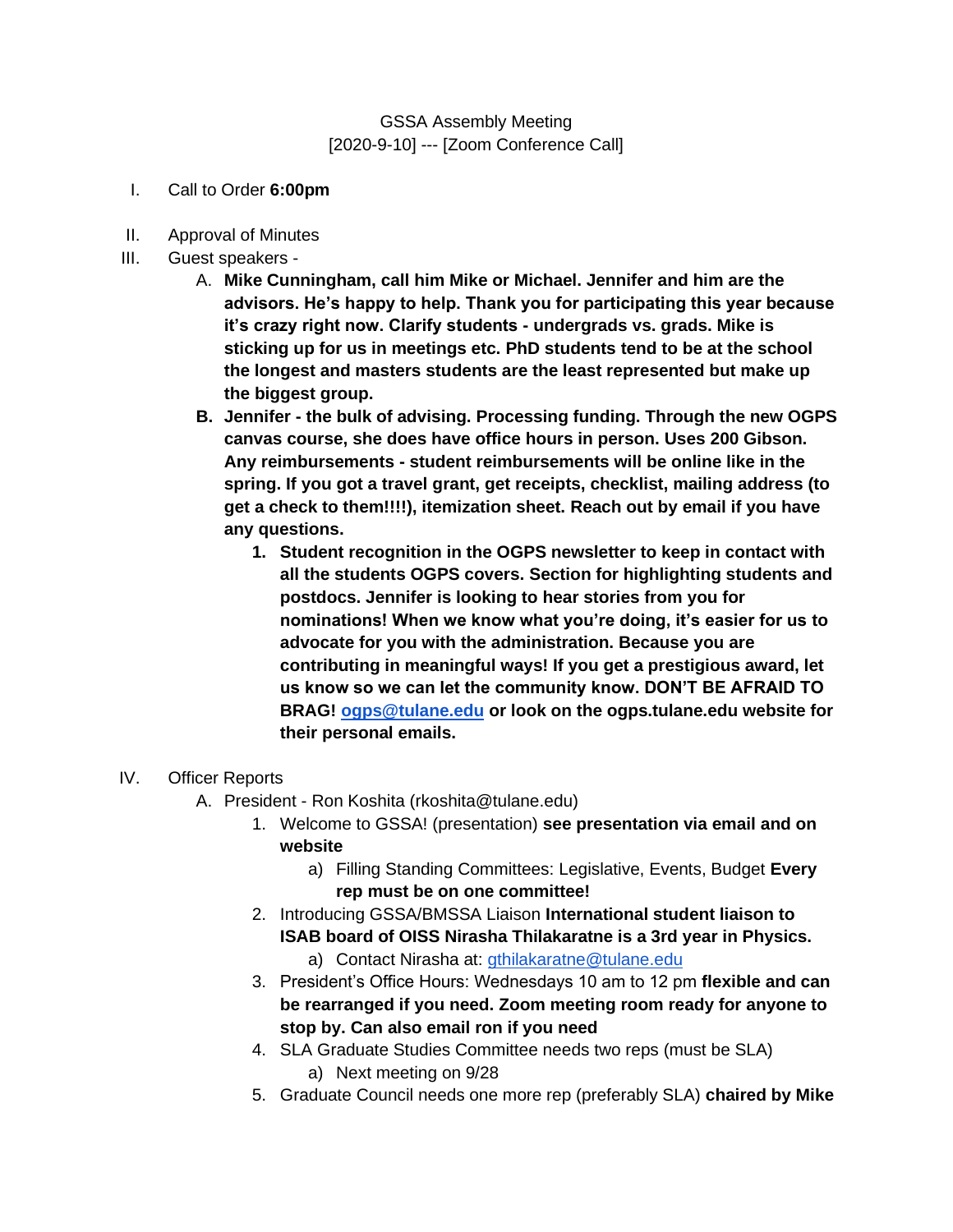- a) Next meeting on 10/14
- **6. Please see the google doc spreadsheet to sign up for committees:**  [https://docs.google.com/spreadsheets/d/1PdF\\_vGlwB6a2btq0RUHOp19](https://docs.google.com/spreadsheets/d/1PdF_vGlwB6a2btq0RUHOp19MmSqz1nJasCsMOP67Dgc/edit?usp=sharing) [MmSqz1nJasCsMOP67Dgc/edit?usp=sharing](https://docs.google.com/spreadsheets/d/1PdF_vGlwB6a2btq0RUHOp19MmSqz1nJasCsMOP67Dgc/edit?usp=sharing)
- 7. Fall Meeting Dates: 10/8, 11/5, 11/19
- B. Vice President Sophie Delsaux [\(sdelsaux@tulane.edu\)](mailto:sdelsaux@tulane.edu)
	- 1. Three new positions in our eboard **SLA and SSE representatives to act as liaisons between the schools (administration, departments and reps) and the eboard. International student rep (filled by international student) to act as a liaison between OISS and the eboard. You don't have to be a rep to fill the position. Email the eboard if you're interested in any of the positions. Less work for all the positions with more people in the eboard.**
	- 2. No event this semester: how to spend the money? **We have so much money available because of no events**
		- a) Care packages **open for ideas on what to fill it with. Chocolate, gift cards (can be iffy, need to work with Jennifer)**
		- **b) Open for more ideas for spending as well.**
		- **c) Money back to students?????**
		- **d) Events committee will be working on things like this**
	- **3. We don't know what will be allowed events in the spring. Touch and go situation**
- C. Treasurer
	- 1. 2019-2020 Budget Expenses (presentation) **see presentation via email**
	- **2. There are limits on what events can happen this year. Please see the RSO handbook:** <https://lbc.tulane.edu/node/4227>
	- 3. Need a Treasurer! **We literally cannot allocate money without a treasurer. Amanda will step up to help whoever volunteers.**
- D. Secretary Amanda Reusch [\(areusch@tulane.edu\)](mailto:areusch@tulane.edu)
	- 1. Robert's Rules basics **see presentation via email and website**
	- 2. New Website!
	- 3. New attendance **Will be putting in a google doc for all to use sent at each meeting**
	- 4. Please fill out Google Doc for rep info
	- 5. Request \$50 for external hard drive **Motion. Seconded. Approved.**
- V. New Business
	- A. GAPSA Senator Report **See Document via email. Rosh Hashanah event, Laptop loaning program, Register to vote, Mindfulness graduate student group from CAPS, seminars for student leaders, student fees discussion, social events meeting**